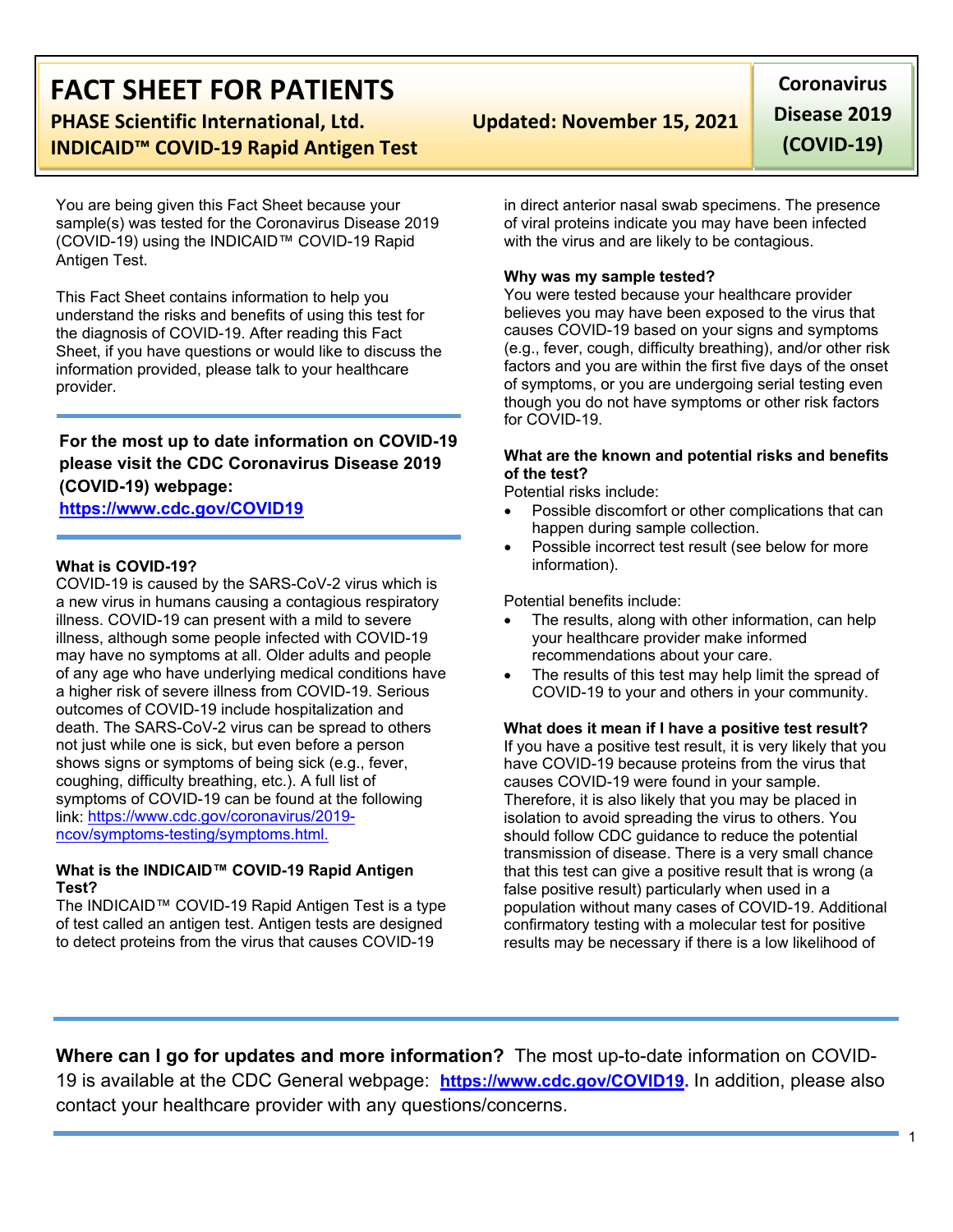## **FACT SHEET FOR PATIENTS PHASE Scientific International, Ltd. Updated: November 15, 2021 INDICAID™ COVID-19 Rapid Antigen Test**

SARS-CoV-2 infection, such as in individuals without known exposures to SARS-CoV-2 or residing in communities with low prevalence of infection. Your healthcare provider will work with you to determine how best to care for you based on your test result(s) along with your medical history, and your symptoms.

**What does it mean if I have a negative test result?**

A negative test result means that proteins from the virus that causes COVID-19 were not found in your sample. However, it is possible for this test to give a negative result that is incorrect (false negative) in some people with COVID-19. This means that you could possibly still have COVID-19 even though the test is negative. If your test result is negative, your healthcare provider will consider the test result together with all other aspects of your medical history (such as symptoms, possible exposures, and geographical location of places you have recently traveled) in deciding how to care for you. The amount of antigen in a sample may decrease the longer you have symptoms of infection. Specimens collected after you have had symptoms for more than 5 days may be more likely to be negative compared to a molecular assay. It is important that you work with your healthcare provider to help you understand the next steps you should take.

#### **What is serial testing?**

Serial testing is when a single person is tested for COVID-19 more than once using the same test. Because the amount of antigen in your sample may change over time and false results may occur, repeated testing may identify more individuals with COVID-19 than testing a single time. By repeating testing, it may be possible to more quickly identify cases of COVID-19 and reduce spread of infection. Additional testing with a molecular COVID-19 test may be necessary, depending on your individual risk factors and test results.

**Coronavirus Disease 2019 (COVID-19)**

#### **What are the differences between antigen tests and other COVID-19 tests?**

There are different kinds of tests for diagnosing COVID-19. Molecular tests (also known as PCR tests) detect genetic material from the virus. Antigen tests detect proteins from the virus. Antigen tests are very specific for the virus, but are not as sensitive as molecular tests. This means that a positive result is highly accurate, but a negative result does not rule out infection. If your test result is negative, you should discuss with your healthcare provider whether an additional molecular test would help with your care, and when you should discontinue home isolation. If you do not have an additional test to determine if you are infected and may spread the infection to others, the CDC currently recommends that you should stay home until three things have happened:

• You have had no fever for at least 24 hours (that is one full day of no fever without the use of medicine that reduces fevers).

AND

Other symptoms have improved (for example, when your cough or shortness of breath has improved) \*\*Loss of taste and smell may persist for weeks or months after recovery and need not delay the end of isolation.

#### AND

At least 10 days have passed since your symptoms first appeared.

For more information, the CDC has provided guidelines on how to prevent the spread of COVID-19 if you are sick: [https://www.cdc.gov/coronavirus/2019](https://www.cdc.gov/coronavirus/2019-ncov/downloads/sick-with-2019-nCoV-fact-sheet.pdf) [ncov/downloads/sick-with-2019-nCoV-fact-sheet.pdf](https://www.cdc.gov/coronavirus/2019-ncov/downloads/sick-with-2019-nCoV-fact-sheet.pdf)

#### **Is this test FDA-approved or cleared?**

No. This test is not yet approved or cleared by the United States FDA. FDA may issue an Emergency Use Authorization (EUA) when certain criteria are met, which includes that there are no adequate, approved, available alternatives. The EUA for this test is supported by the

**Where can I go for updates and more information?** The most up-to-date information on COVID-19 is available at the CDC General webpage: **[https://www.cdc.gov/COVID19.](https://www.cdc.gov/nCoV)** In addition, please also contact your healthcare provider with any questions/concerns.